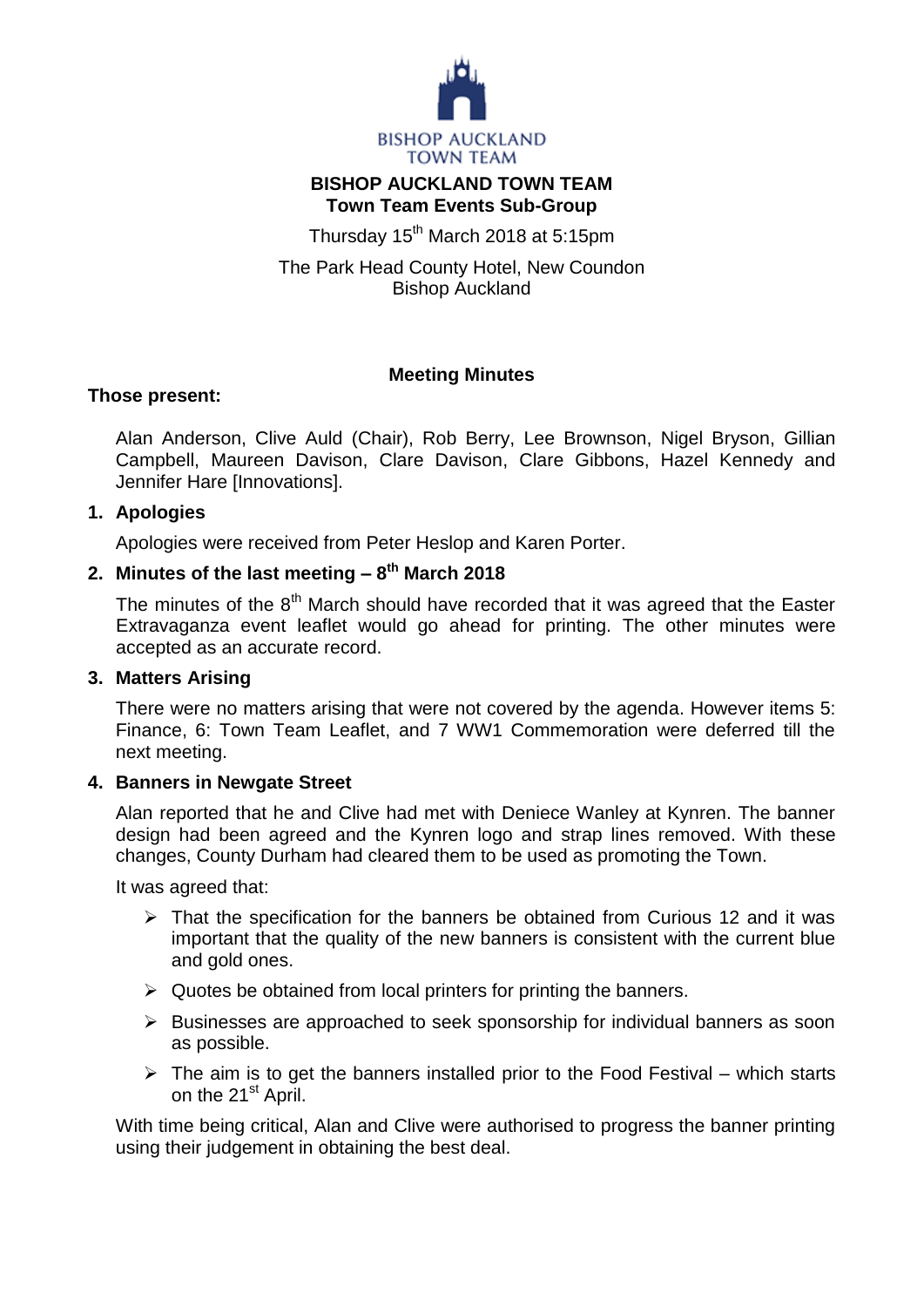# **5. Easter Extravaganza**

An update on the event being held on Saturday 31<sup>st</sup> March 2018 was given and the key points were:

- $\triangleright$  The nest with the coloured eggs in had been located!!
- $\triangleright$  Clive and Alan had secured the 12 businesses in which the nest of coloured eggs would be displayed.
- $\triangleright$  Entertainment had been difficult to secure as, for example, Sandra Welch's dance school were at a competition on the day. It was suggested that a roller skate group in the Town be approached by Gillian to see if is practical for them to do a display.
- $\triangleright$  Nigel is seeking a Thornton's shop in the area from which to buy a giant chocolate egg.
- $\triangleright$  The decorations from last year were put in the Newgate Centre store room. Dave Wilson should be approached to see if they are still available.
- $\triangleright$  The face painter was confirmed for the event.
- $\triangleright$  It was agreed that the jars the Maureen had been decorating should be sold on our stall to raise funds. Other Town Team merchandising materials should be available as well.
- $\geq 4,000$  leaflets would be printed, 3,200 for schools; 500 to be delivered locally by Peter; and the remainder to be available on the day. This had been agreed at the previous meeting and the cost was £214.00.
- $\triangleright$  All members of the sub-group were asked to secure prizes for the Tombola.
- $\triangleright$  It was confirmed there would be no Easter Parade.

It was agreed that the final organisational arrangements be made at our next meeting.

#### **4. Shop Local** (Food Festival)

Lee reported that the Town Team would have its gazebo positioned within the Market Place. It should be in a prime position near No 42. It was agreed that:

- $\triangleright$  Alan and Clive should approach relevant businesses to see if they want to advertise any promotions during the Food Festival. If so we would provide a flyer with all the promotions on them – similar to Small Business Saturday in December.
- $\triangleright$  There would be no charge for the advert to the business and Nigel would contact the Food Festival organisers to pay for it and whether we can use the Food Festival logo.
- $\triangleright$  We would look to print 5,000 copies this would cost approximately £250.00.

# **5. Any Other Business**

Maureen reported that Karen Smith at Forces Support had said that no one from the Town Team had approached her about the event she is organising on the  $7<sup>th</sup>$  April. Support had been offered but Karen had not identified what she was wanting from the Team.

It was agreed that Nigel visit her as soon as possible to identify what support was needed.

# **6. Date of next meeting**